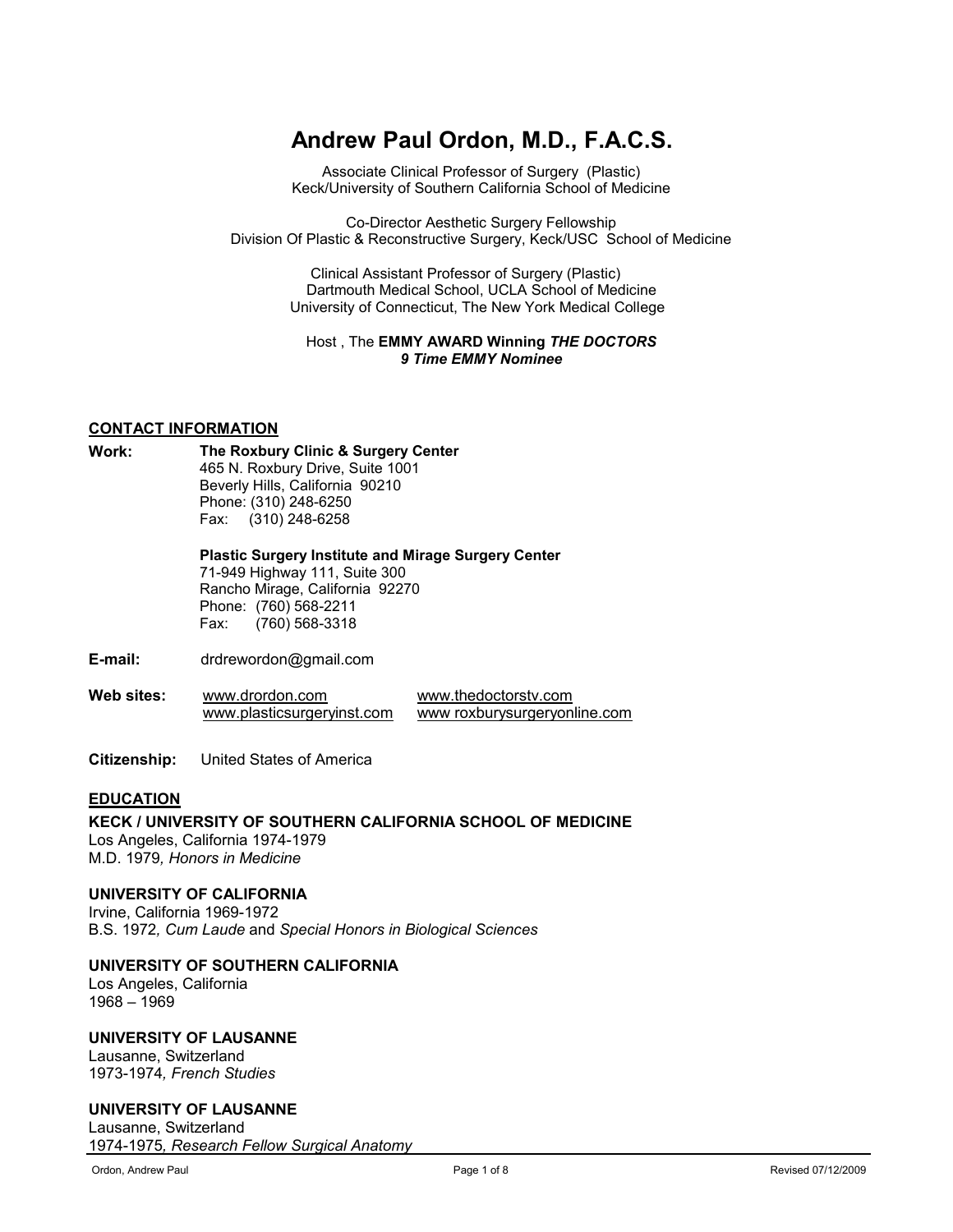# **UNIVERSITY OF PALMERS GREEN**

London, England (External Degree Programs) J.D. 1995 M.B.A. 1991

# **WOODROW WILSON HIGH SCHOOL**

Long Beach, California 1968 *Magna cum Laude* 

## **ACADEMIC HONORS AND AWARDS**

**Honors in Internal Medicine**  University of Southern California School of Medicine, 1978–1979

*Cum Laude* Graduate, University of California, 1972

#### **Deans List**

University of California and University of Southern California, 1968–1972

#### **Special Honors in Biological Sciences**

University of California, 1972

#### **National Science Foundation Grant Recipient for Psychobiology Research, 1971**

**Dean's Letter of Outstanding Merit**, Department of Psychobiology, University of California, 1971

**Phi Beta Kappa**, National Honor Society, California Chapter, 1968

Who's Who in America, Marquis, Inc., 1996

Who's Who in Medicine and Healthcare, Marquis, Inc.

Outstanding Young Men of America Award, 1996

Knight of Justice, Order of Saint John of Jerusalem, 1986

**Emmy Award**, Best Daytime TV Talk Sow, Informative*, THE DOCTORS, 2010 Six Time Emmy Award Nomination, Best TV Host, Producer Best TV Talk Show, 2008-2010*

*National Association Of Medical Communicators Achievement Award 2010*

## **INTERNSHIP**

**University of Southern California/** Los Angeles County Medical Center Los Angeles, California, **SURGERY**, 1979–1980

## **RESIDENCY**

**Lenox Hill Hospital/ Manhattan Eye & Ear Infirmary at Cornell School of Medicine and New York University**  New York, New York **PLASTIC & RECONSTRUCTIVE SURGERY**, 1983–1985 **CHIEF RESIDENT: Plastic Surgery**, 1984–1985

**Loma Linda University School of Medicine/ USC School of Medicine at White Memorial Medical Center**  Los Angeles, California **OTOLARYNGOLOGY** – **HEAD & NECK SURGERY** – **FACIAL PLASTIC SURGERY**, 1980–1983 **CHIEF RESIDENT: Head and Neck Surgery**, 1982–1983

 $\overline{a}$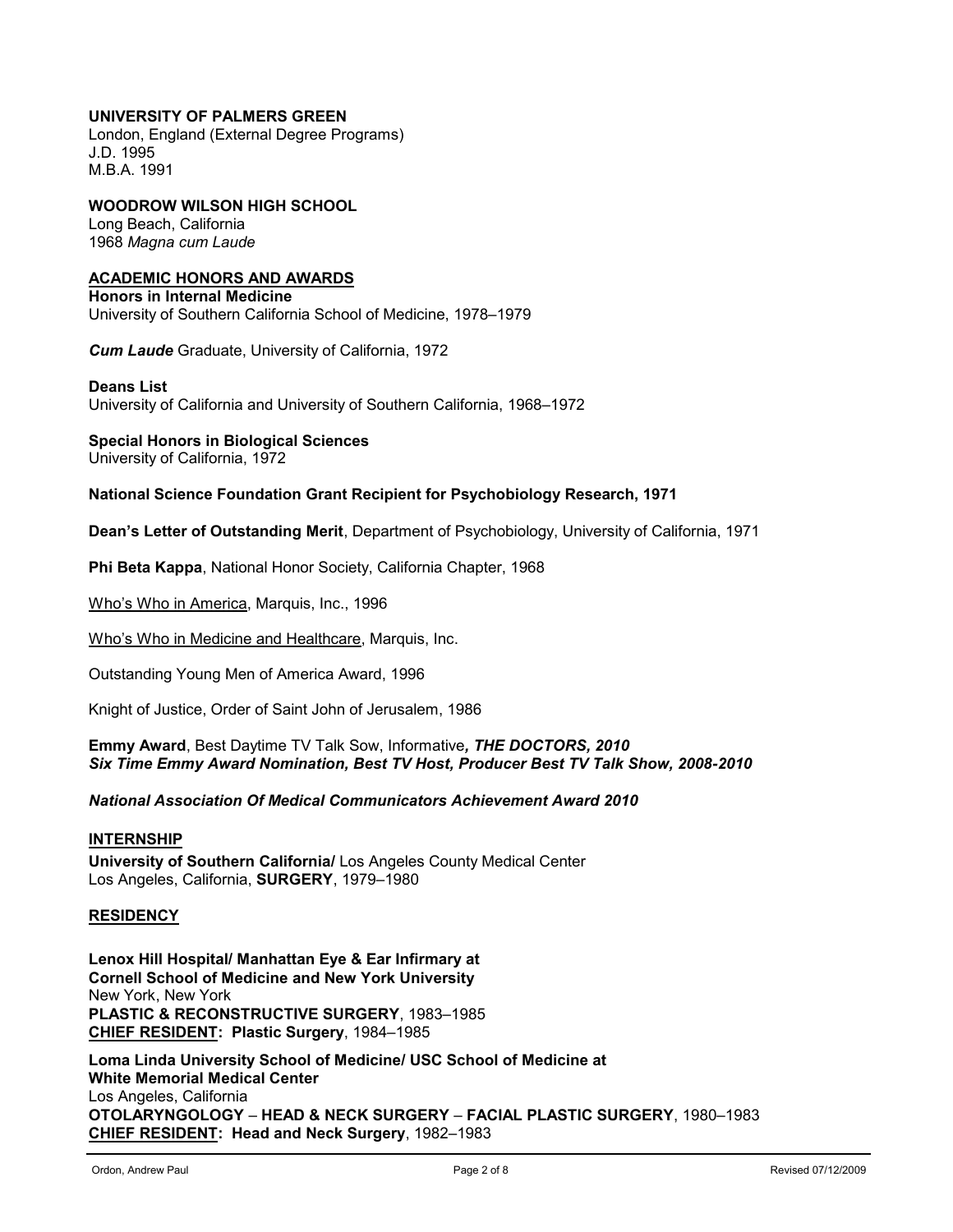**SURGICAL RESIDENT: University of Southern California/**Los Angeles County Medical Center Los Angeles, California, **GENERAL SURGERY**, 1979–1980

#### **FELLOWSHIP**

**Westchester County Medical & Burn Center The New York Medical College**  Valhalla, New York, **Hand, Burn and Microvascular Surgery**, 1984

**Beverly Hills Medical Center**, Beverly Hills, California Kurt J. Wagner, M.D., F.A.C.S., **Aesthetic Surgery**, 1983

#### **Orange County Regional Head and Neck Center**

**University of California, Irvine**  Irving Rappaport, M.D., D.M.D., F.A.C.S. **Head and Neck Surgery**, 1983

#### **BOARD CERTIFICATION**

Diplomate**, American Board of Plastic Surgery**, 1987–present Diplomate, **American Board of Otolaryngology**, 1984–present Diplomate, **American Board of Cosmetic Surgery**, 1986–present Diplomate, National Board of Medical Examiners, 1980–present Facility Accreditation, American Association for Accreditation of Ambulatory Surgery Facilities, Inc., Medicare Status California State ASC Licensure, 2002

#### **HOSPITAL APPOINTMENTS**

Cedars-Sinai Medical Center-Los Angeles-2009-present – UCLA Affiliated Eisenhauer Medical Center, Rancho Mirage, CA- 2008-present – USC Affiliated UCLA Medical Center, 2005 – 2010 West Los Angeles Veterans Administration Medical Center (past) – UCLA Affiliated Midway Medical Center – Los Angeles (past) Century City Hospital – Los Angeles (past) Lenox Hill Hospital - New York University School of Medicine (past) New York Eye & Ear Infirmary – The New York Medical College (past) Beth Israel North – Albert Einstein School of Medicine (past) Park City Hospital / Yale Affiliated, Bridgeport, Connecticut (past) Cabrini Medical Center – The New York Medical College (past) Lincoln Medical Center – The New York Medical College (past)

## **MEDICAL LICENSURE**

California 1979 – current New York 1983 – current -<br>Connecticut 1988 – current Connecticut 1988 – current<br>New Jersey (non-renewed) (non-renewed)

#### **ACADEMIC APPOINTMENTS**

**UCLA Clinical Faculty**  Assistant Clinical Professor of Surgery-Division of Plastic and Reconstructive Surgery-2006 – 2010

## **Dartmouth Medical School**

Adjunct Assistant Professor of Surgery (Plastic) 1995 – present

#### **University of Connecticut**

Assistant Clinical Professor of Surgery (Plastic) 1992 – present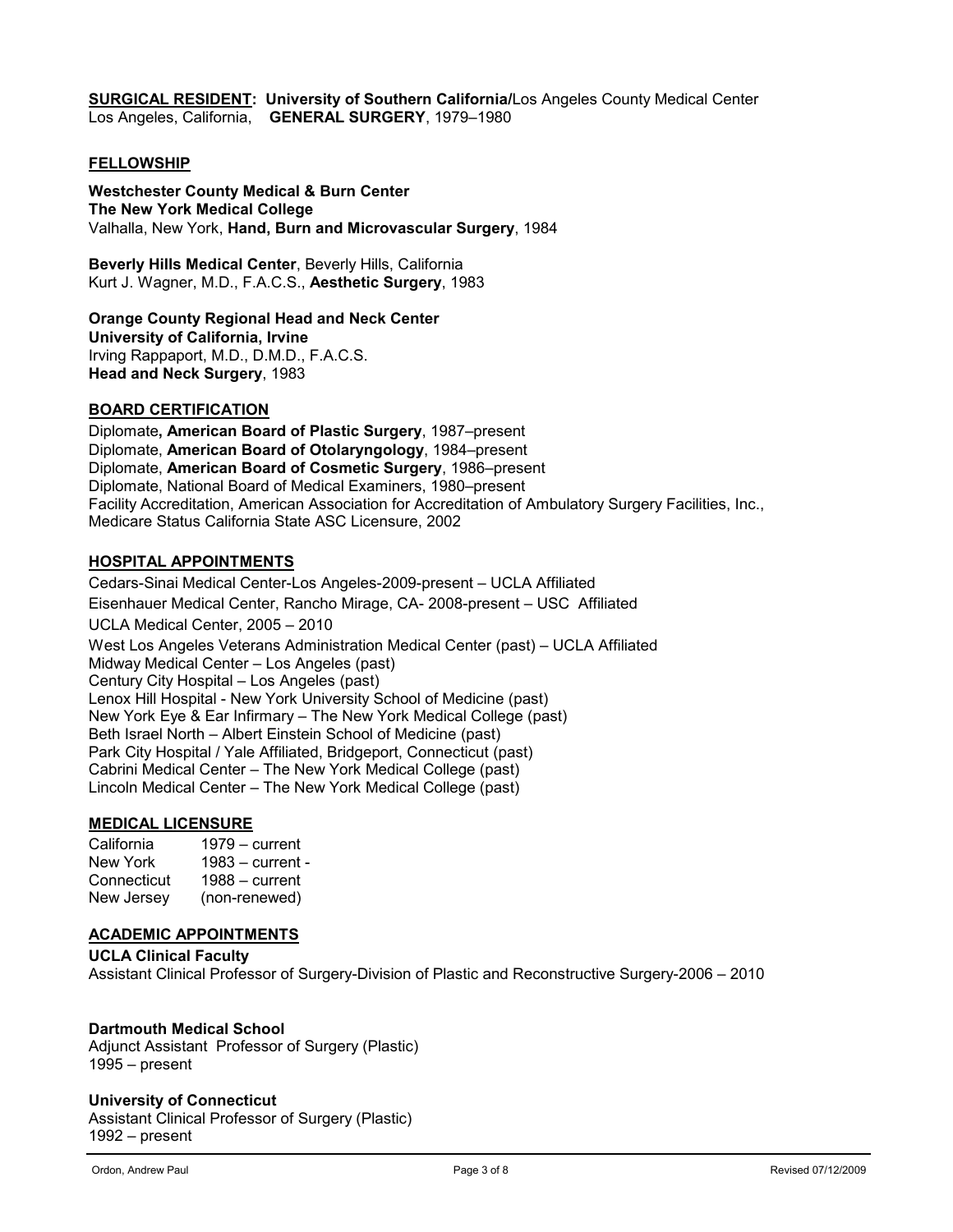## **New York Medical College** (past)

Assistant Clinical Professor of Surgery (Head and Neck) 1987 – 1993

## **Medical Arts Center Hospital, NY** (past)

Director and Chief, Division of Plastic & Reconstructive Surgery Director and Chief, Facial Plastic & Reconstructive Surgery Surgeon Director, The Center for Ambulatory Surgery, Medical Board Member (past) 1985 – 1990

# **PROFESSIONAL MEMBERSHIPS**

American Society for Aesthetic Plastic Surgery American Society of Plastic Surgeons California Society of Plastic Surgeons American Society for Aesthetic Plastic Surgery International Society of Aesthetic Plastic Surgery Fellow, American College of Surgeons Fellow, International College of Surgeons Fellow, American Academy of Facial Plastic & Reconstructive Surgery Society of Double Boarded Plastic Surgeons / Otolaryngologists American Academy of Otolaryngology / Head and Neck Surgery The Rhinoplasty Society Fellow, American Academy of Cosmetic Surgery Fellow, American Society of Liposuction Surgery Lenox Hill Hospital Society of Plastic Surgeons New York Eye and Ear Infirmary Staff Society Connecticut State Society of Plastic Surgeons Marquis Who's Who in Medicine and Healthcare

#### **CURRENT PROFESSIONAL ACTIVITIES**

**Private Practice** – Plastic and Reconstructive Surgery, Hand and Aesthetic Surgery, Beverly Hills, Rancho Mirage, California **Co-Host- "The Doctors"** television show; Daily 1 Hour program- broadcast on CBS nation wide -2008-present

**Plastic Surgical Consultant to:** Wilhelmina Models, Inc., Worldwide Entertainment Group, Connecticut State Boxing Commission and [www.onlinesurgery.com](http://www.onlinesurgery.com/) (past)

**Committee Member**, American Society for Aesthetic Plastic Surgery: International Task Force, Innovative Procedures, Practical Relations (past)

**Corner/Cutman for Vinnie Pazienza**, 5 time World Champion Boxer (past) **Facility Examiner**, American Association for Accreditation of Ambulatory–Surgery Facilities, Inc.(past)

## **PLASTIC SURGERY TEACHING RESPONSIBILITIES**

UCLA Clinical Faculty (past) University of Connecticut, Farmington, Connecticut Dartmouth Medical School, Preceptor Student Elective Preceptor, Accredited Fellowship, American Society for Aesthetic Plastic Surgery Preceptor, Accredited Fellowship, The American Academy of Cosmetic Surgery New York Eye and Ear Infirmary, The New York Medical College (past) Lenox Hill Hospital, New York University School of Medicine (past)

> CBS CBS CBS CBS

## **MEDIA APPEARANCES / FEATURES**

| The Doctors TV         |
|------------------------|
| Dr Phil Show           |
| Daytime Emmy's Awards  |
| <b>Rachel Ray Show</b> |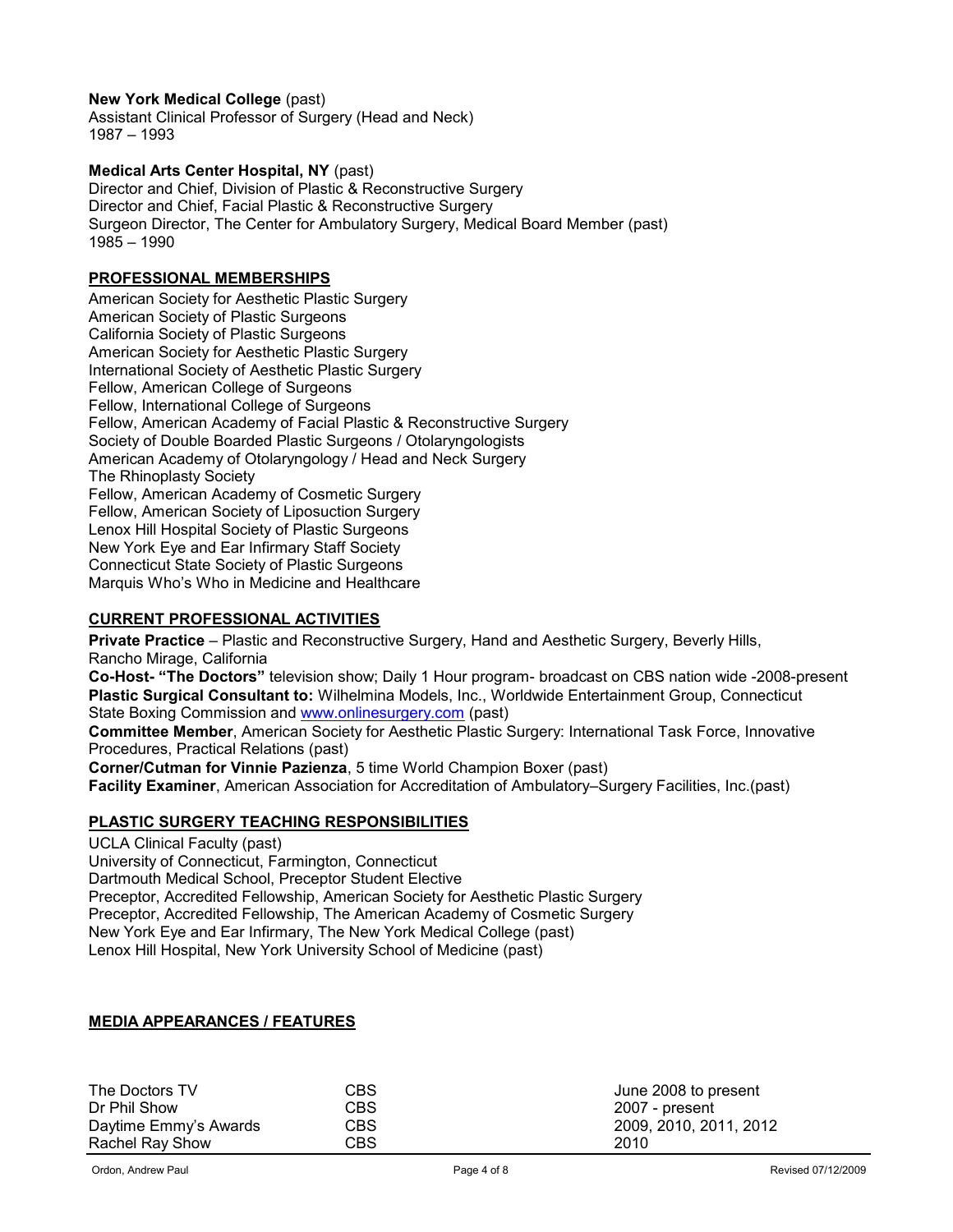| The Early Show      | CBS. | $2010 - 2011$ |
|---------------------|------|---------------|
| Wendy Williams Show | CBS. | 2010          |
| FOX News            | FOX  | 2010 - 2011   |

CBS Watch Magazine CBS COS CONSERVIATION CBS Fall 2008, Summer 2009 Redbook Magazine June 2009 Host, Plastic Surgery Today NBC, ABC<br>Healthy Living with Randy Alvarez KMIR, Channel 6, Palm Springs, CA 2003 Healthy Living with Randy Alvarez KMIR, Channel 6, Palm Springs, CA 2003 NBC Morning Show KMIR, Channel 6, Palm Springs, CA 2002 Court TV Channel University Court TV Channel<br>
Court TV Channel Contact ABC<br>
Court Tomas ABC<br>
Court Tomas July 1999 Entertainment Tonight **ABC** Entertainment Tonight CBS April 1999 Fox Evening Report FOX FOX November 1994 Phil Donahue **NBC** NBC September 1994 American Journal **CBS** September 1994 About 1994 and the CBS of the March 1994 and the CBS of the March 1994 Maury Povich NBC February 1994 Entertainment Tonight NBC January 1994 Leeza ABC January 1994 BBC BBC January 1994 French National TV BBC<br>
Swedish National TV BBC<br>
BBC January 1994 Swedish National TV American Journal CBS January 1994 Inside Edition FOX December 1993 Hollywood Insider **November 1993** USA, Channel 37 November 1993 Channel 11 News **WPIX** November 1993 Sonya Live / CNN CNN April 1993 The Exchange Channel 12, CT April 1993 The Exchange **Channel 12, CT** February 1993 Sally Jesse Raphael **ABC** 1991 Eyewitness News ABC, Channel 8, CT 1990 Sally Jesse Raphael 20/20 ABC 1988 Cosmetic Surgery Times May 2003 Palm Springs Life March 2003 Allure July 1995 Daily News **Daily News** October 1994 Avenue Magazine **September** 1994 Spin Magazine September 1994 Allure Allure April 1994 Redbook April 1994 Stamford Advocate February 1994 Sacramento Bee January 1994 Detroit News<br>
Philadelphia Inquirer<br>
December 1994 Philadelphia Inquirer<br>USA Today New York Post **December 1994** Boston Globe December 1994 New York Newsday **December 1994**<br>New York Post **December 1994** New York Post USA Today November 1994 Glamour **Contract Contract Contract Contract Contract Contract Contract Contract Contract Contract Contract Contract Contract Contract Contract Contract Contract Contract Contract Contract Contract Contract Contract Contra** Globe July 1993 Star March 1993

KMIR, Channel 6, Palm Springs, CA February 1994 December 1994

January 2007-Present February 1994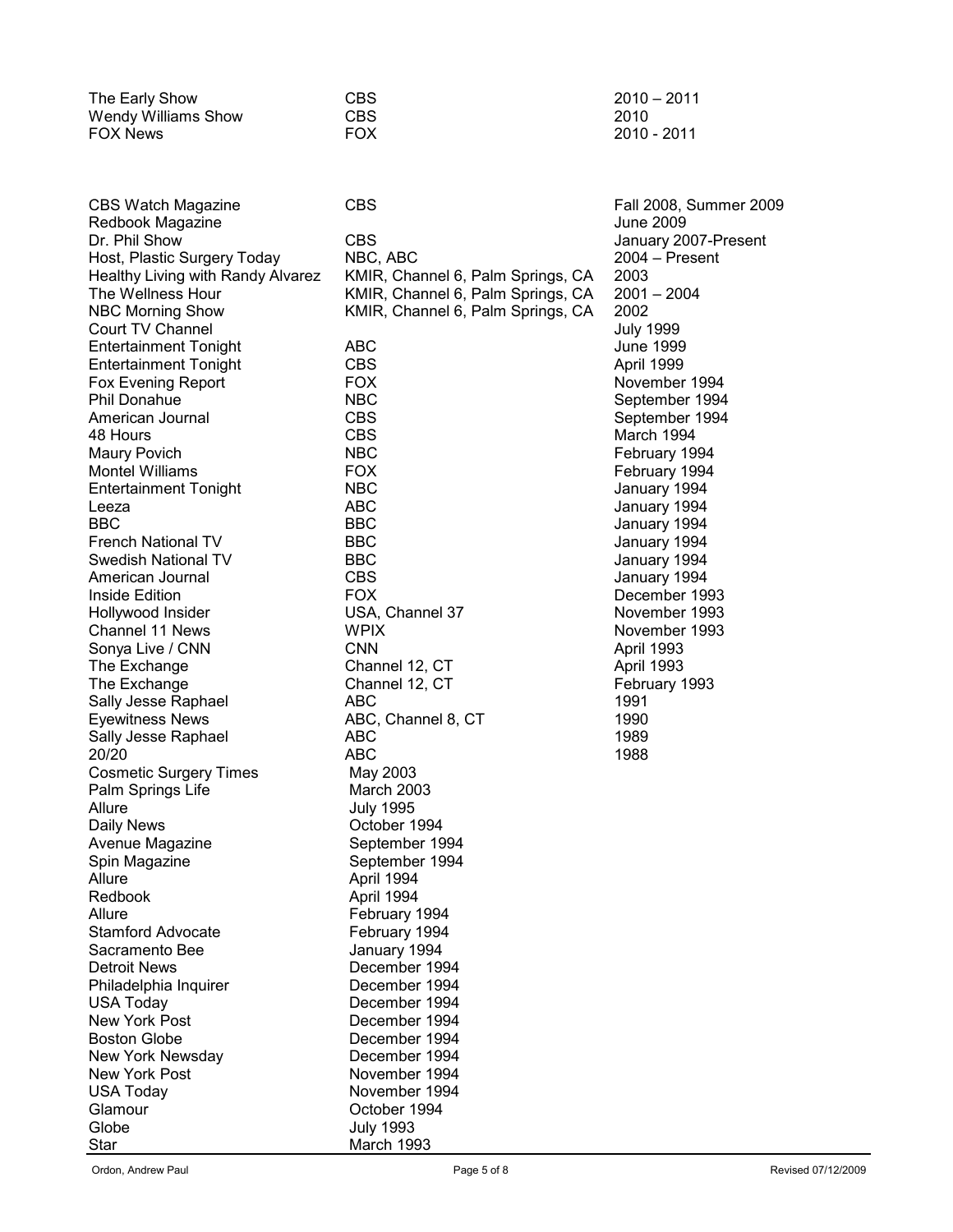| Allure               | <b>March 1993</b> |
|----------------------|-------------------|
| New York Post        | February 1993     |
| Daily News           | December 1990     |
| <b>Beauty Digest</b> | October 1988      |
| Prevention           | August 1988       |
| USA Today            | <b>June 1987</b>  |
| Mademoiselle         | November 1986     |
|                      |                   |

#### **PUBLICATIONS/PRESENTATIONS**

**Ordon, Andrew P.,** "150 Consecutive Facelifts Combined With Erbium Laser Re-surfacing , 21st Annual Symposium-Latest Advances in Cosmetic Surgery of the Face, Newport Beach, California, August 2007

**Ordon, Andrew P.**, "Direct Anterior Neck Contouring," 20<sup>th</sup> Annual Symposium- Latest Advances in Cosmetic Surgery of

the Face, Newport Beach, California, August 2006.

**Ordon, Andrew P.**, "Autologous Fat Transfer to the Facial Enhancement and Volume Restoration," CSPS 54<sup>th</sup> Annual Meeting, San Diego, California, May 2004.

**Ordon, Andrew P.** "Autologous Fat Transfer for Facial Enhancement and Volume Restoration," 25TH Annual Plastic Surgery Symposium, Los Angeles Society of Plastic Surgeons, Inc., Los Angeles, California, October 2003.

**Ordon, Andrew P.**, "Facial Rejuvenation Approach Performed by the Letter," Cosmetic Surgery Times, May 2003.

**Ordon, Andrew P.**, "20 Years of Breast Reduction, Current Refinement," 2003 Winter Forum on the Latest Advances in Cosmetic Surgery, Lake Tahoe, California, March 2003.

**Ordon, Andrew P.**, "Mastopexy with Breast Augmentation, Long-Term Experience and Tips," 2003 Winter Forum on the Latest Advances in Cosmetic Surgery, Lake Tahoe, California, March 2003.

**Ordon, Andrew P.**, "F.A.M.E., S.M.A.S. and S.O.O.F. in Facial Rejuvenation, Rhytidectomy" 2003, 19<sup>th</sup> Annual Scientific Meeting of the American Academy of Cosmetic Surgery, Rancho Mirage, California, January 2003.

**Ordon, Andrew P.**, "Rhytidectomy 2002 F.A.M.E., S.M.A.S. and S.O.O.F. in Facial Rejuvenation," 16<sup>th</sup> Annual Symposium on the Latest Advances in Cosmetic Surgery of the Face, Newport Beach, California, August 2002.

**Ordon, Andrew P.**, Composite Otoplasty: A Plastic Surgeon's Perspective, Ini T. Romo, Aesthetic Facial Plastic Surgery: A Multidisciplinary Approach, New York: Thieme, 1999.

**Ordon, Andrew P.**, First Plastic Surgeon to Perform Live Plastic Surgery on the Internet, 1998, www.onlinesurgery.com

**Ordon, Andrew P.**, Revealing the New You, A Guide to Plastic Surgery, International Printing, Houston, Texas, November 1994.

**Ordon, Andrew P.**, "Correction of the Over-Projected Nasal Tip," *American Journal of Cosmetic Surgery*, Vol. 11, Number 3, 1994, 195-202, World Congress of Rhinoplasty, Philadelphia, Pennsylvania, April 1994.

**Ordon, Andrew P.**, "Mid-Facial Contouring," Plastic Surgery Grand Rounds, Lenox Hill Hospital, New York, New York, October 1994.

**Ordon, Andrew P.**, "Buccal Fat Pad Extraction," Latest Advances in Facial Plastic Surgery, Aspen, Colorado, February 1994.

Erlich, Mark A., **Ordon, Andrew P.**, "Everything You Always Wanted to Know About Plastic Surgery," Flower Publishers, New York, New York, 1989.

**Ordon, Andrew P.**, "Composite Otoplasty," New York Eye and Ear Infirmary, Resident Teaching Lecture, July 1989.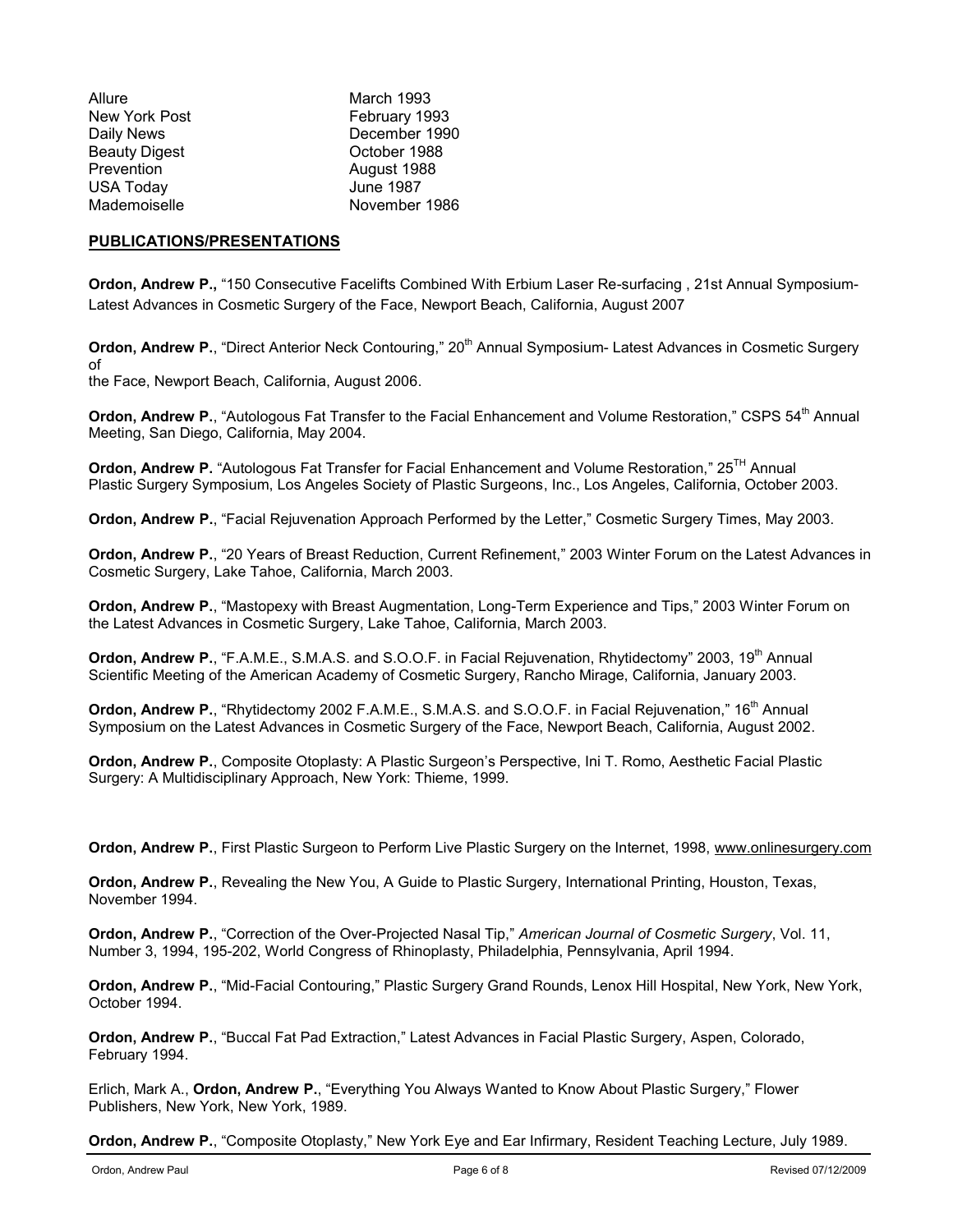**Ordon, Andrew P.**, "Facial Plastic Surgery in Orientals," Plastic Surgery Rounds, Lenox Hill Hospital / Cornell University School of Medicine, New York, New York, March 1989.

**Ordon, Andrew P.**, "Secondary Rhinoplasty," Plastic Surgery Grand Rounds, Lenox Hill Hospital / Cornell University School of Medicine, New York, New York, March 1989.

**Ordon, Andrew P.**, "Eclectic Approach to Breast Augmentation," American Academy of Cosmetic Surgery Instructional Course, Los Angeles, California, 1988.

**Ordon, Andrew P.**, "McKissock Approach to Breast Reduction," American Academy of Cosmetic Surgery Instructional Course, Los Angeles, California, 1988.

**Ordon, Andrew P.**, "Nasal Septal Reconstruction" Oral Maxillofacial Surgery Grand Rounds, Lincoln Medical Center, The New York Medical College, New York, New York, 1987.

Berman, Mark, **Ordon, Andrew P**., "A Carotid Aneurysm Presenting as Neck Mass," Poster Exhibit, American Academy of Otolaryngology / Head and Neck Surgery, Annual Meeting, Las Vegas, Nevada, April 1983.

**Ordon, Andrew P.**, "Relapsing Polychondritis," read before The Los Angeles Society of Otolaryngology / Head and Neck Surgery, Los Angeles, California, April 1983.

Thompson, Richard; Patterson, William; and **Ordon, Andrew P**., "Classical Conditioning of the Hindlimb Flexion Reflex in the Isolated Cat Spinal Cord," *Journal of Physiological Psychology*, 1972.

**Ordon, Andrew P.**, "Neural Substrate of the Nictitating Membrane Response in the Albino Rabbit," *University of California Undergraduate Journal*, 1971.

#### **POST**–**GRADUATE COURSES** *(partial list)*

20<sup>th</sup> Annual Symposium on the Latest Advances in Cosmetic Surgery of the Face, Newport Beach, CA, August 2006

New Horizons Plastic Surgery, ASAPS, Indian Wells, CA, January 2006

ASAPS Annual Meeting, New Orleans, LA, May 2005

AAAASF Course for the Facility Examiners, New Orleans, LA, May 2005

CSPS, Annual Meeting, San Diego, CA, May 2004

Los Angeles Society of Plastic Surgeons, Los Angeles, CA, October, 2003

Latest Advances in Cosmetic Surgery, Lake Tahoe, CA, March 2003

19<sup>th</sup> Annual Scientific Meeting of the American Academy of Cosmetic Surgery, Rancho Mirage, CA, January 2003

16<sup>th</sup> Annual Symposium of the Latest Advances in Cosmetic Surgery of the Face, Newport Beach, CA, August 2002

ASAPS Aesthetic Plastic Surgery, New York, NY, May 2001

AAAASF Course for Facility Examiners, New York, NY, May 2001

ASPS Annual Meeting, Los Angeles, CA, October 2000

ASAPS, New Frontiers in Aesthetic Plastic Surgery, Dallas, TX, May 1999

ASAPS, Global Summit on Aesthetic Plastic Surgery, Los Angeles, CA, May 1998

American Academy of Cosmetic Surgery Annual Scientific Meeting Including Laser Resurfacing and Ultrasonic Lioposuction, Rancho Mirage, CA, 1997

Aesthetic Society Meeting, New York, NY, 1997